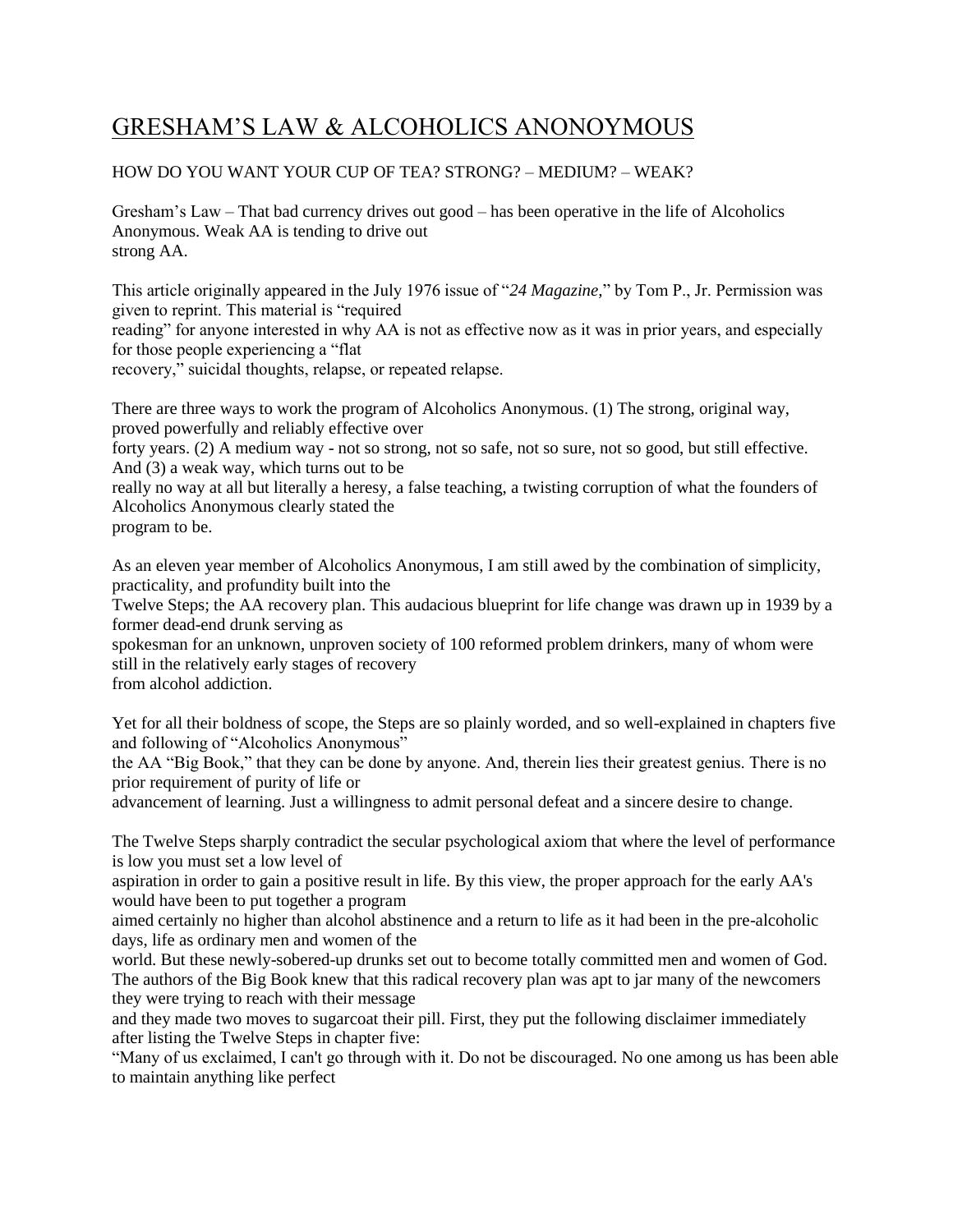adherence to these principles. We are not saints. The point is that we are willing to grow along spiritual lines. The principles we have set down are

guides to progress. We claim spiritual progress rather than spiritual perfection."

That short paragraph was a stroke of inspiration, especially the phrase, "We are not saints." It has eased thousands of new, half-convinced AA

members (myself included) past the fact that we were headed, under the guidance of the Steps, in the completely unfamiliar direction of spiritual

perfection. Most of us began practicing the Steps without realizing their full implications. Experience quickly taught us that they worked. They got us sober and

enabled us to stay sober. From our intensely pragmatic standpoint, that was what mattered. We were content to enjoy our sobriety and leave all

debates as to why the Steps worked to non-alcoholic theorizers - whose lives did not hang in the balance if they got themselves confused and came to

some wrong conclusions.

AA's founders did something else to keep the spiritual rigor and power of the Twelve Steps from scaring off new prospects. They put the Steps forth

as suggestions rather than as directives. The sentence, which introduces the Steps in chapter five of the Big Book, says, "Here are the steps we took,

which are suggested as a program of recovery." This idea had enormous appeal throughout the AA movement from the time the Big Book was first

published. We drunks hate to be told to do anything. The freedom to take the Steps at their own pace and in their own way quickly grew to be deeply

cherished among AA members.

Before we explore the results of this permissive approach to the Steps, there is one oddity worth noting. AA existed for four full years before the

Steps were put in their final written form. During that time there was a program and it was sobering up alcoholics. It consisted of two parts: a Sixstep

word-of-mouth program, and the Four Absolutes - absolute honesty, absolute purity, absolute unselfishness, and absolute love - taken over from

the Oxford Group, the evangelical Christian movement out of which AA was born. The six steps of the word-of-mouth program from the early

pioneering years of Alcoholics Anonymous as given in "Alcoholics Anonymous Comes of Age" are:

- 1 We admitted that we were powerless over alcohol.
- 2 We made a moral inventory of our defects or sins.
- 3 We confessed or shared our shortcomings with another person in confidence.
- 4 We made restitution to all those we had harmed by our drinking.
- 5 We tried to help other alcoholics with no thought of reward in money or prestige.
- 6 We prayed to whatever God we thought there was for power to practice these precepts.

In those early days of AA there was no talk of suggestions. The basic points of the program were regarded by all the older members as directives, as

indispensable essentials, and were passed on to newcomers as such.

When Bill first formulated the Twelve Steps, he conceived of them, too, as instructions, not as suggestions. When the idea of presenting the Steps as

suggestions came up, Bill for a long time flatly opposed it. Finally - and reluctantly - he agreed. In "*Alcoholics Anonymous Comes of Age*" he related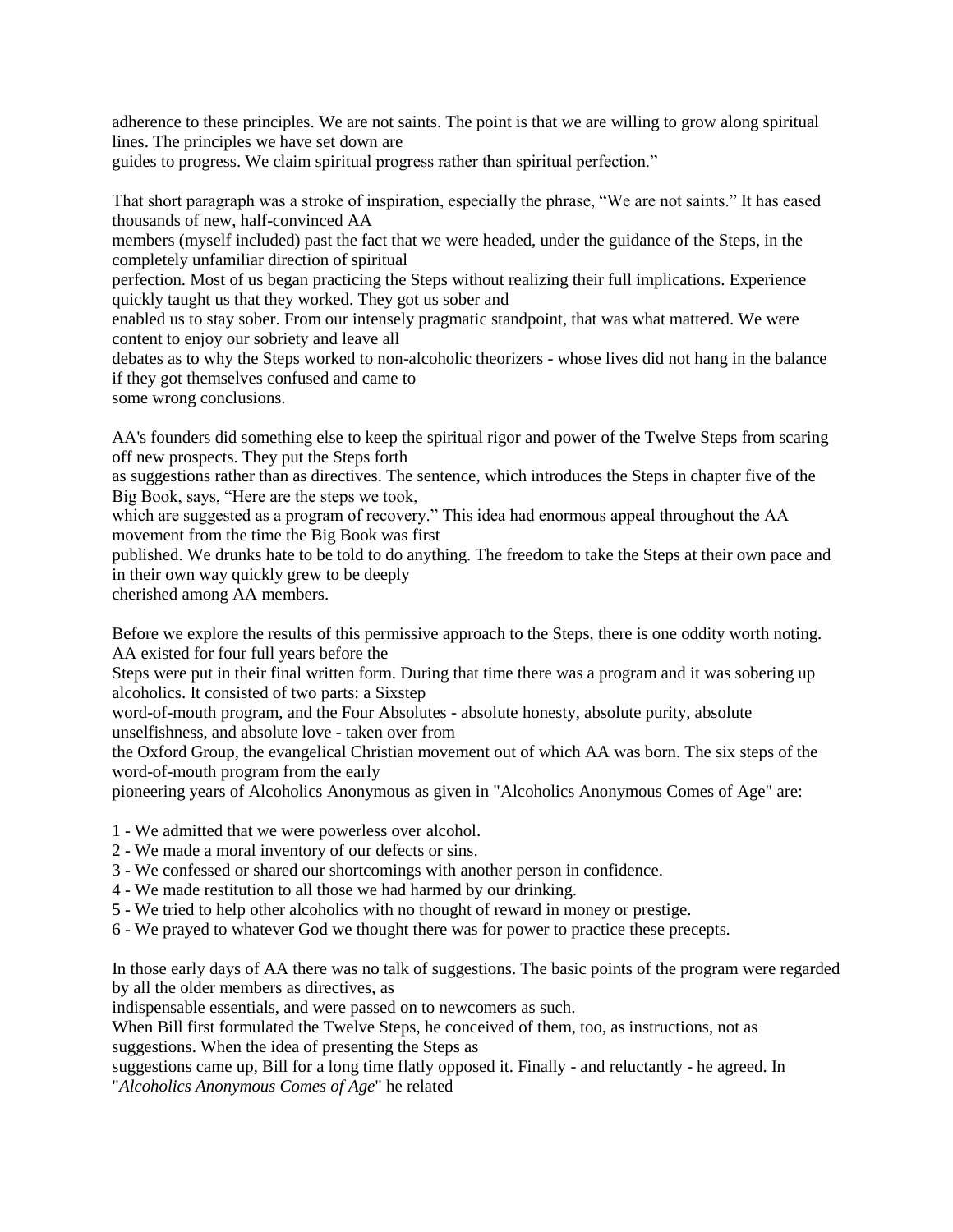how this concession enabled countless AA's to approach the fellowship who would otherwise have been turned off AA - and back to active alcoholism.

Still, Bill was a man whose watchword was prudence and who went out of his way to steer clear of destructive controversy. One cannot help

wondering if his feelings on the decision to present the Twelve Steps in the form of suggestions were not a bit more ambiguous than he was willing

to let on in public once the compromise had been reached. There is no denying that the paragraphs of chapter five of the Big Book which introduce

the Twelve Steps are full of language that would be utterly appropriate as a preamble to a set of action directions, but is not nearly as fitting as an

introduction to a group of suggestions. Here is the beginning of chapter five, with the key words and phrases underlined:

"Rarely have we seen a person fail who has thoroughly followed our path. Those who do not recover are people who cannot or will not completely

give themselves to this simple program, usually men and women who are constitutionally incapable of being honest with themselves. There are such

unfortunates. They are not at fault; they seem to have been born that way. They are naturally incapable of grasping and developing a manner of living

which demands rigorous honesty. Their chances are less than average. There are those, too, who suffer from grave emotional and mental disorders,

but many of them do recover if they have the capacity to be honest. Our stories disclose in a general way what we used to be like, what happened,

and what we are like now. If you have decided you want what we have and are willing to go to any length to get it - then you are ready to take certain steps.

"At some of these we balked. We thought we could find an easier, softer way. But we could not. With all the earnestness at our command, we beg of

you to be fearless and thorough from the very start. Some of us have tried to hold on to our old ideas and the result was nil until we let go absolutely.

"Remember that we deal with alcohol - cunning, baffling, powerful! Without help it is too much for us. But there is One who has all power - that One

is God. May you find Him now! "Half measures availed us nothing. We stood at the turning point. We asked His protection and care with complete abandon.

Here are the steps we took..."

Granting that Bill ended up fully reconciled to the compromise, his initial misgivings may turn out in the long run to have been prophetic. At the

time, however, there were no indications whatsoever that the permissive, suggestions only approach was anything but a boon to the movement.

In 1938 and 1939 when the Big Book was being written, there were 100 members in the fellowship. By 1945 active AA membership was up to

13,000.The primary reason for this explosive increase was that the program - the Steps - were a winning formula; they worked, and there was a big

need for them out there in the population. America was boozy and was spawning a great many alcoholics.

Highly favorable press coverage of the AA story was also a major factor in the spectacular growth pattern. A series of enthusiastic articles on AA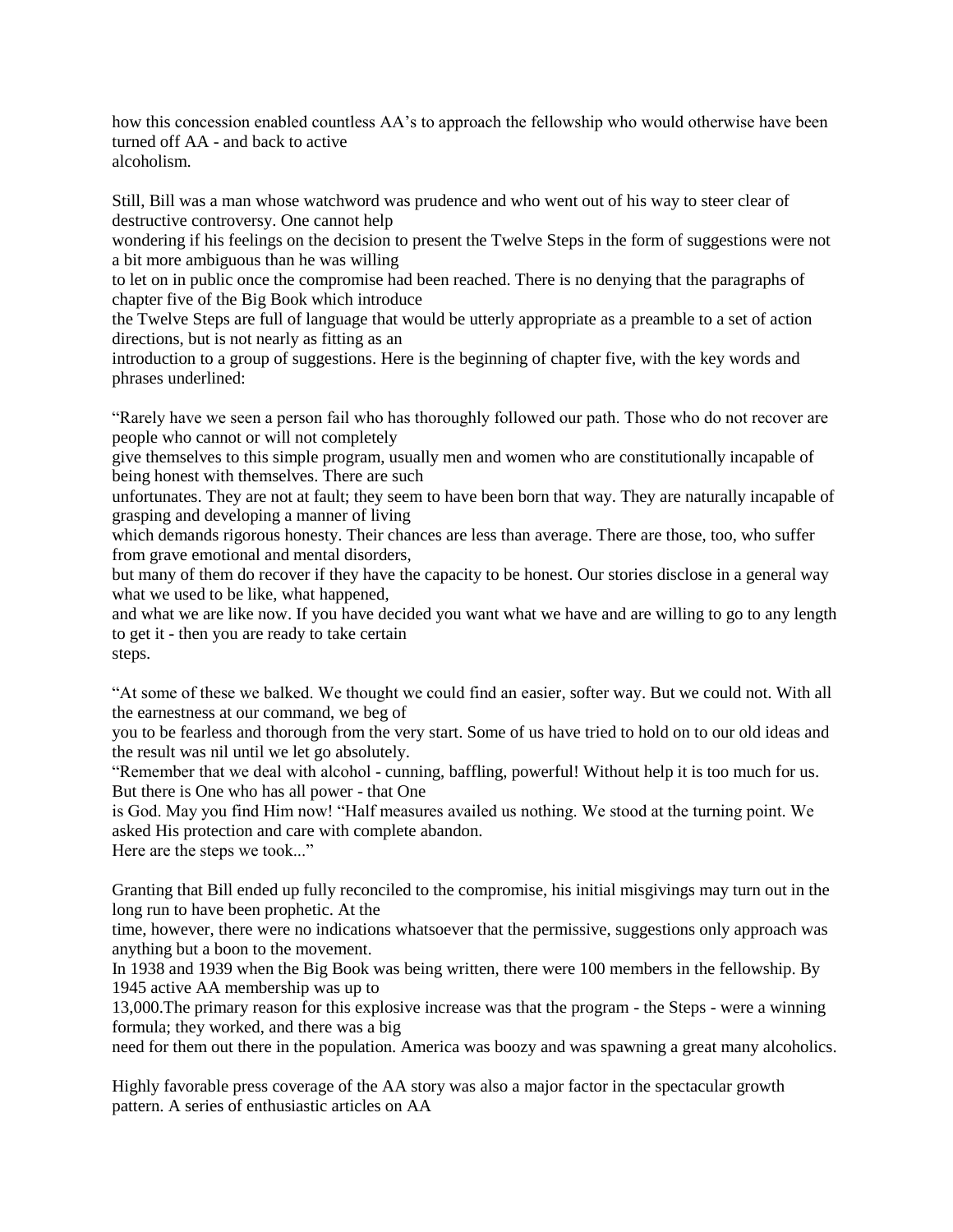appeared in the fall of 1939 in the Cleveland "*Plain Dealer.*" These pieces produced a flood of new AA members in the Cleveland area. This sudden

expansion was the first tangible evidence that AA had the potential to grow into a movement of major proportions.

The sequence of events during this period is significant. The Big Book was published in April of 1939, and in it the suggestions-only approach to the

Steps was disseminated for the first time. A few months later the "*Plain Dealer*" articles ran, and Cleveland AA's found themselves relating to new

prospects on an unprecedented scale. It suddenly became attractive, in a way it had not been before when the fellowship was smaller and more

intimate, to ease up a bit on the idea that all the principles should be practiced all the time by all the members. More and more emphasis began to be

placed on the fact that the Steps were to be considered as suggestions only. At this time, and through this set of circumstances, the "cafeteria style"

take-what-you-like-and-leave-the-rest approach to the Twelve Steps came into practice.

And it seemed to work. It turned out that many newcomers could get sober and stay sober without anything like the full and intensive practice of the

whole program that had been considered a life-or-death necessity in the early years. In fact, alcoholics in significant numbers began to demonstrate

that they could stay off booze on no more than an admission of powerlessness, some work with other alcoholics, and regular attendance at AA

meetings.

This is not to say that all AA's began to take this super-permissive approach to the Twelve Steps. A great many continued to opt for the original, full

program approach. But now for the first time the workability of other, less rigorous approaches was established, and a tendency had emerged which

was to become more pronounced as time went on.

At first this seemed like an unmixed blessing. After all, those who chose actively to practice all of the Twelve Steps were as free as ever to do so.

Those who preferred working with some, or just a couple, of the Steps were staying sober too. And AA was attracting more and more new members

and more and more favorable recognition. In 1941, Jack Alexander's article on Alcoholics Anonymous was published in the "*Saturday Evening*

*Post.*" A membership at the time stood at 2,000. In the next nine months it jumped 400%.

By now it was possible to distinguish three variant practices of the AA program which we have labeled the strong-cup-of-coffee, medium-cup-ofcoffee,

and weak-cup-of-coffee approaches. Strong AA was the original, undiluted, dosage of the spiritual principles. Strong AA's took all twelve of

the Steps - and kept on taking them. They did not stop with the admission of powerlessness over alcohol, but went on right away to turn their wills

and lives over to God's care. They began to practice rigorous honesty in all their affairs. In short order they proceeded to take a moral inventory,

admit all their wrongs to at least one other person, take positive and forceful action in making such restitution as was possible for those wrongs,

continued taking inventory, admitting their faults, and making restitution on a regular basis, pray and meditate every day, go to two or more AA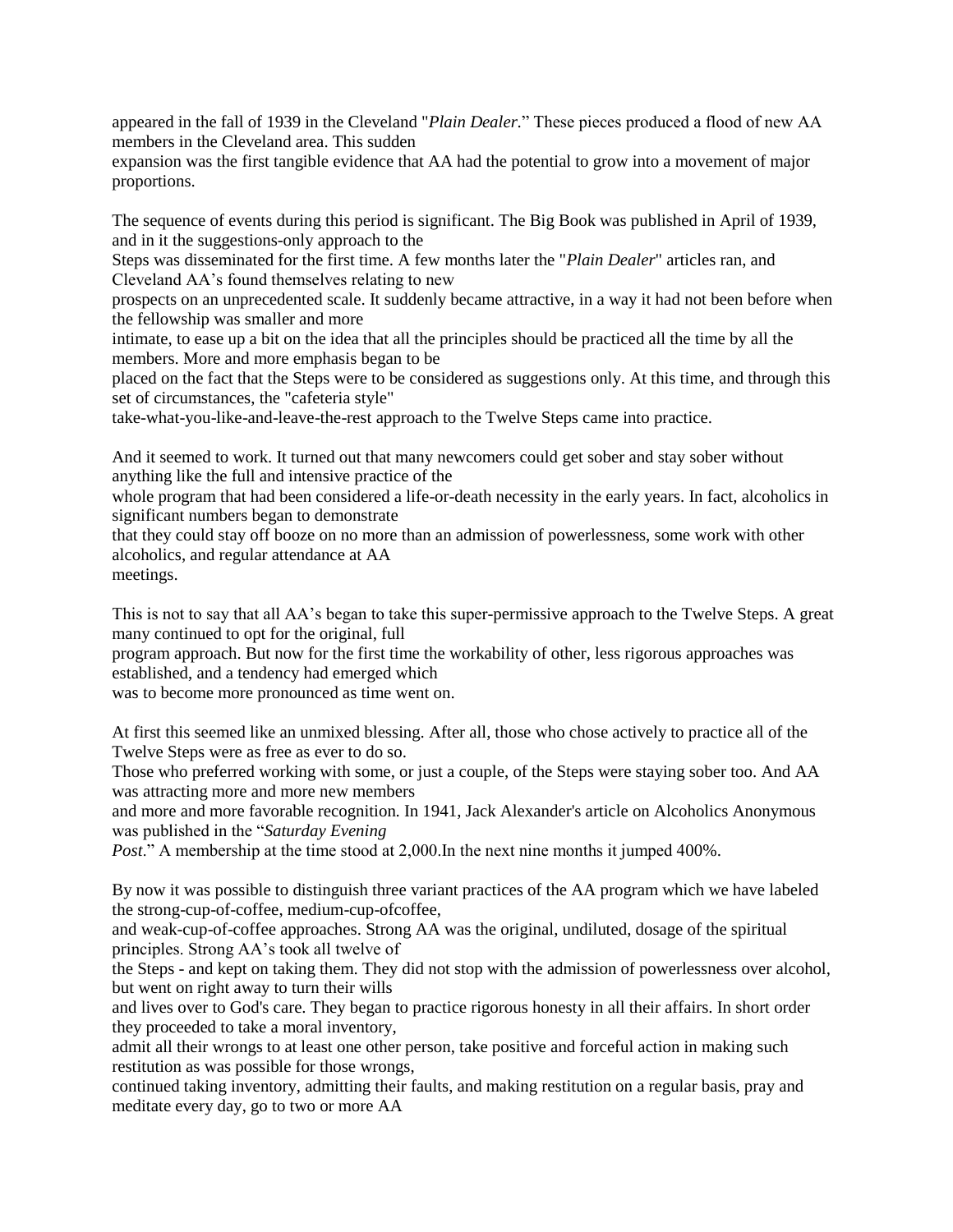meetings weekly, and actively work the Twelfth Step, carrying the AA message to others in trouble.

The medium AA's started off with a bang, pretty much like the strong AA's, except they hedged or procrastinated a bit on parts of the program that

they feared or did not like - maybe the God Steps, maybe the inventory Steps, depending on their particular nervousness or dislikes. But after they

had stayed sober for a while, the medium AA's eased up and settled into a practice of the program that went something like this: an AA meeting a

week; occasional Twelfth Step work (leaving more and more of that to the "newer fellows" as time went on); some work with the Steps (but not like

before); less and less inventory (as they became more and more "respectable"); some prayer and meditation still, but not on a daily basis any more

(not enough time, due to the encroachment of business engagements, social activities, and other baggage that went along with the return to normal

life in the workaday world).

The weak AA's were a varied lot. The thing common to all of them was that they left big chunks of the program totally and permanently out of their

reckoning right from the outset - sometimes the God Steps, sometimes the inventory Steps, often both. Weak AA's tended to talk in terms like, "All

you need to do to stay sober is go to meetings and stay away from the first drink." Most of the weak AA's who were successful in staying sober were

pretty faithful meeting-goers. Since they were doing so little with the principles, their sobriety and their survival depended more exclusively than did

those of the strong and medium AA's on constant exposure to the people of AA.

The fact is that only the strong-cup-of-coffee-ers were practicing the program as it had been laid out in the Big Book. Granting that the medium and

weak AA's had every right as AA members to practice the principles any way they wanted (including hardly any at all), since the Steps were

"suggestions only" - still, the way the first members had done it, and the way the Big Book had recorded it was the strong-cup-of-coffee way.

The medium approach had - and still has - a real, constructive place in the AA recovery scheme, in that it can be used as a temporary platform for

reluctant beginners. The medium-cup-of-coffee option enables many who initially are not up to the strong approach to gain a foothold in the

fellowship of Alcoholics Anonymous.

But medium AA can, and often does, become a trap. It is no place for an AA member to try to settle out permanently. People who stick too long in

medium AA pass the point where they might be encouraged to step up to strong AA and end up sliding back into weak AA.

Weak AA has none of the redeeming features of medium AA. It is clearly at odds with the program as outlined in the Big Book. It bases itself on a

flat and nonnegotiable refusal to work with vital recovery principles. Weak AA's cop out and stay copped out on most of the Twelve Steps. They

water down the program to the point where there really is no program in the sense that the first members of AA understood the program. A more

inclusive, more accurate, and more descriptive term than "weak AA" for this practice is "copped-out and watered-down AA", or COWD AA for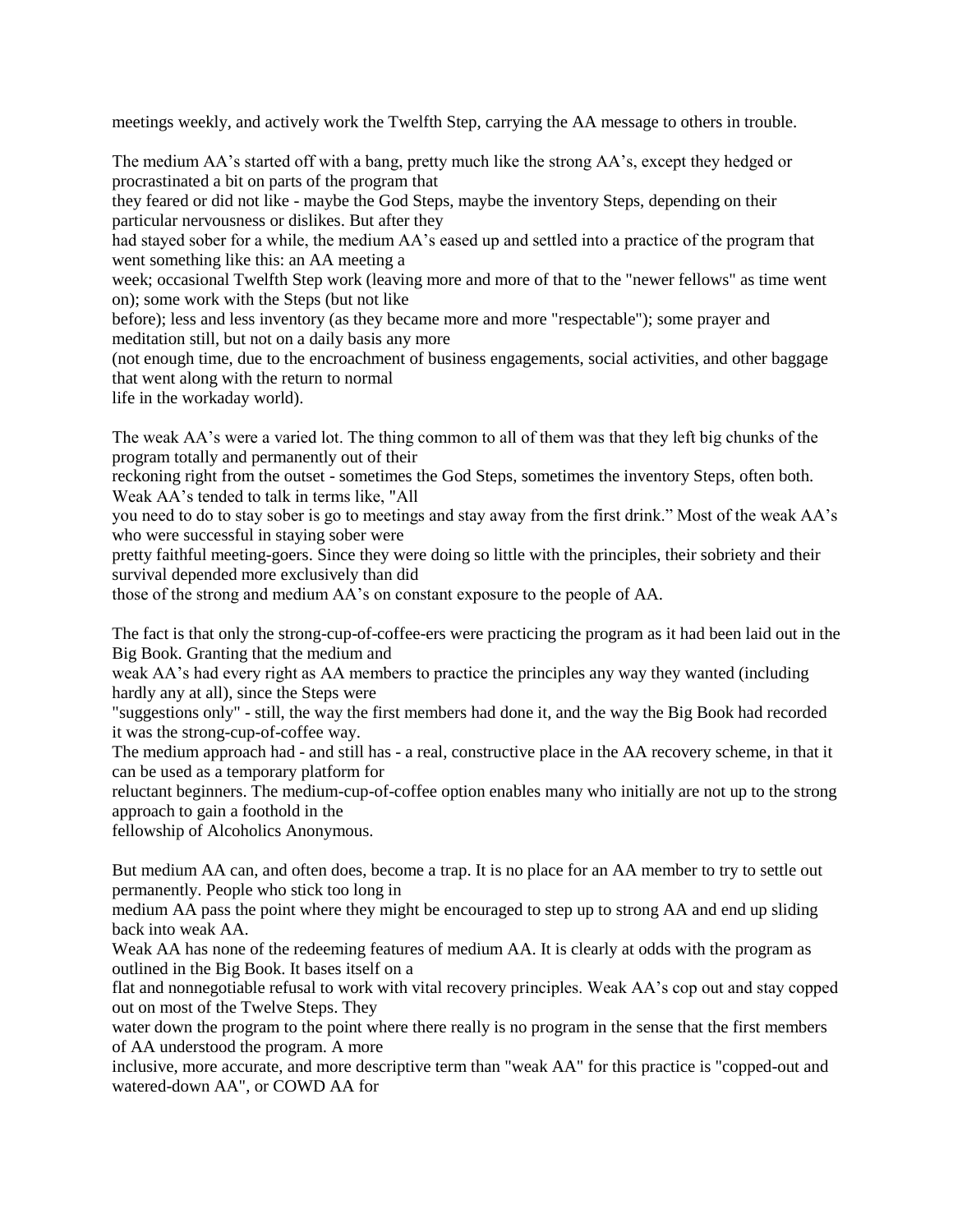short. With the passage of time, a definite evolution has taken place in AA in the respective popularity and acceptability of the strong and COWD approaches.

In the first years of their existence, the COWD AA's tended to feel obligated to defend and sing the praises of their "heterodox" approaches and even

to chide the strong AA's a bit for being rigid and holier-than-thou. The strong AA's, for their part, tended to be more relaxed and tolerant, less

strident, less defensive. After all, their method was obviously safer since it involved taking more of the medicine. And it was obviously the original

and genuine article as the Big Book eloquently attested

But this juxtaposition of attitudes came to have a peculiar effect in a movement which prided itself on its good-natured inclination to let all kinds of

maverick opinions and practices have their say and their way. The loudest voices came to be the voices of heterodoxy, and these came in time to have

the greatest impact on newcomers. Copped-out and watered-down AA came to be the "in" thing, the wave of the future; strong AA came to be

regarded - not universally, but widely - as a bit stodgy and a bit passé.

The COWD AA's had in a sense proven Bill and the first hundred AA's wrong. In the introduction to the Twelve Steps, the statement: "...we thought

we could find an easier, softer way, but we could not..." was an unequivocal assertion that it was necessary to practice all the Steps. But the COWD

AA's did not practice all the Steps, and they were staying sober. They had found an easier, softer way. Human nature being what it is, it was

inevitable that the less demanding, medium-to-weak approach would grow in popularity while the older, more rigorous approach would decline. Who

wants to do things the hard way when they do not have to? Who wants to drive a car with standard shift when the model with automatic is a hundred

dollars cheaper?

AA has been in existence now more than forty years. There is still widespread lip service in the movement to the importance of working all the Steps

and practicing rigorous honesty in all one's affairs. But as a matter of fact, precious few AA's continue to attempt seriously and consistently to DO

these things on a daily basis - not after their first months of sobriety in the fellowship.

Reversion to a lower, more "normal" level of aspiration is the order of the day. Those who do continue to practice strong AA have to be careful how

they talk about what they are doing in AA meetings. In many places, too much or too serious talk about God is considered bad form. The same is true

about talk on the subjects of confession, restitution, and rigorous honesty - especially where they affect such difficult and sensitive life areas as job

applications, tax returns, business dealings, and sex relations.

But if weak AA works - if it produces recovery - what fault is there to find with it? Maybe this is a case where heterodoxy turns out to be superior to

orthodoxy. Why should anyone go to the extra bother of practicing strong afford one very good reason. Weak AA brings about a far less profound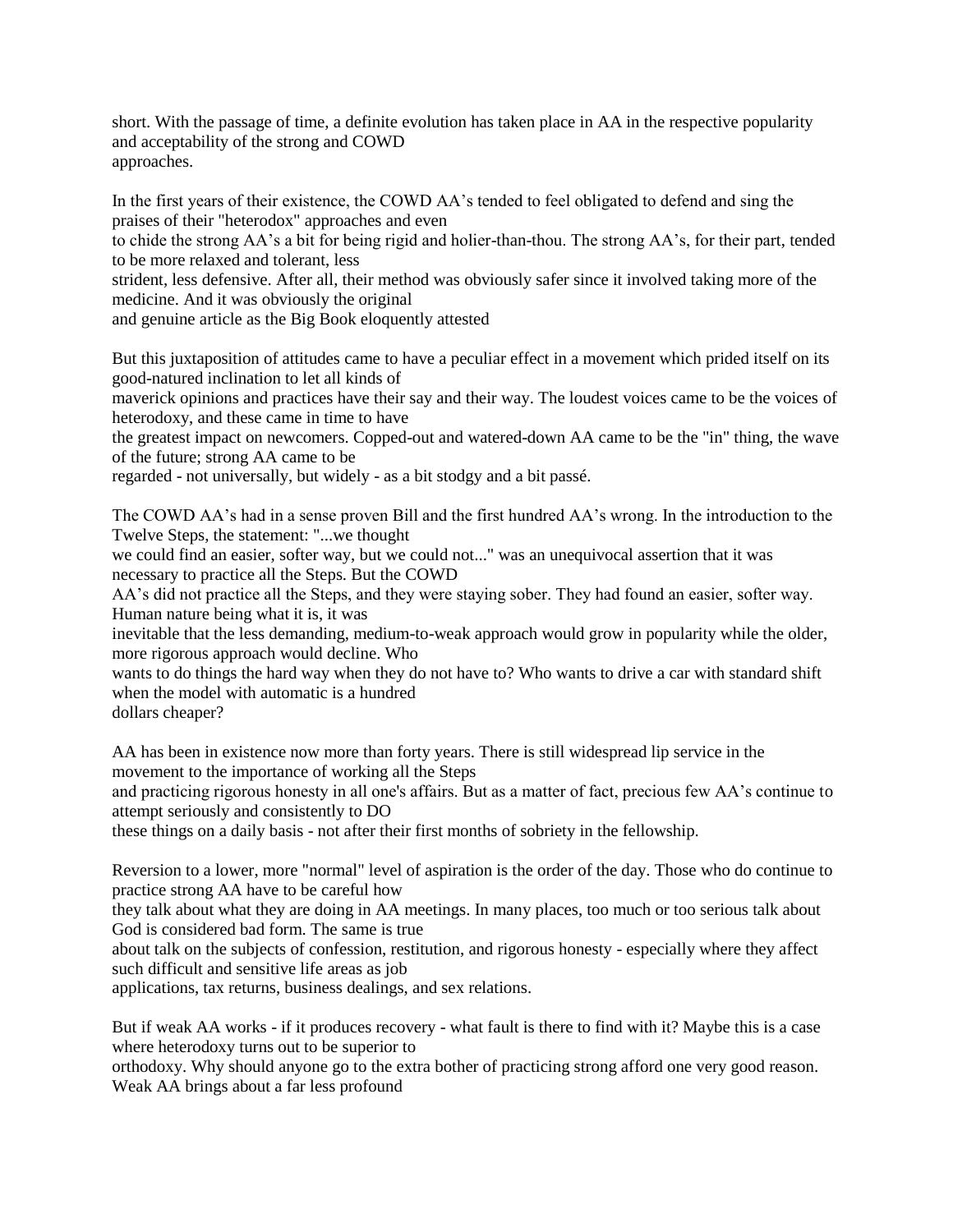life alteration than strong AA does. In many cases that relatively superficial change is not enough to crack the alcoholic pattern. In many other cases,

it results in an apparent recovery, which does not last, but sooner or later eventuates in a relapse into drinking.

What the original AA's were shooting for - and what they aimed their program at - was not mere sobriety. That would have been the "common-sense"

approach, the way of worldly wisdom, the reasonable-level-of-aspiration gambit. But the founders of AA were men moved by inspiration. They were

coming at the problem with the uncommon sense of men under guidance.

The common-sense approach had already been tried and it had failed. If you set a drunk's level of aspiration at mere abstinence - "'Why don't you be

a good fellow, use your will power; and give the stuff up" - it did not work. The poor candidate for reform was back drinking again in short order.

The discovery that launched AA in the first place was that if an alcoholic were somehow to be rocketed into a state way beyond abstinence, if he

were to achieve a real spiritual conversion, an utterly new relationship with God, then permanent abstinence would automatically occur as a blessed

and life-saving by-product. That was how it happened with Bill. That was how it happened with Dr. Bob. That was how it happened with most of the

first hundred members. That was how the authors of the Big Book thought it would have to happen with everyone.

Originally, the Twelfth Step read: "Having had a spiritual experience as the result of these Steps, we tried to carry this message to alcoholics, and to

practice these principles in all our affairs". Two key phrases were "spiritual experience" and "as the result of these Steps". The assumption was: no

spiritual experience - no recovery. It was also assumed that there were not a number of different results from working the Steps; there was one result

-"the" result - and that was spiritual experience. To the first members, spiritual experience meant that God had touched your life - directly, tangibly and turned it around.

Sometime between 1939, when the "*Plain Dealer*" article was published, and 1941, when the Alexander piece ran in the "*Post*", a major shift in

philosophy occurred. No one in AA was much aware that it was taking place at the time, and to this day the process that went on remains almost

totally unacknowledged throughout the fellowship. What changed was the importance of the roles assigned respectively to the recovery principles

and the recovery fellowship in AA.

Up until 1939, AA was a small, unknown organization whose success record, though excellent, applied only over a tiny group of cases, and had not

yet stood the test of time. Recovering alcoholics in the young movement relied upon each other and worked closely with one another. But the

principles were the primary life transformers. The movement as such was not large enough or well enough established that it could be leaned on in

lieu of faithful work with the Steps.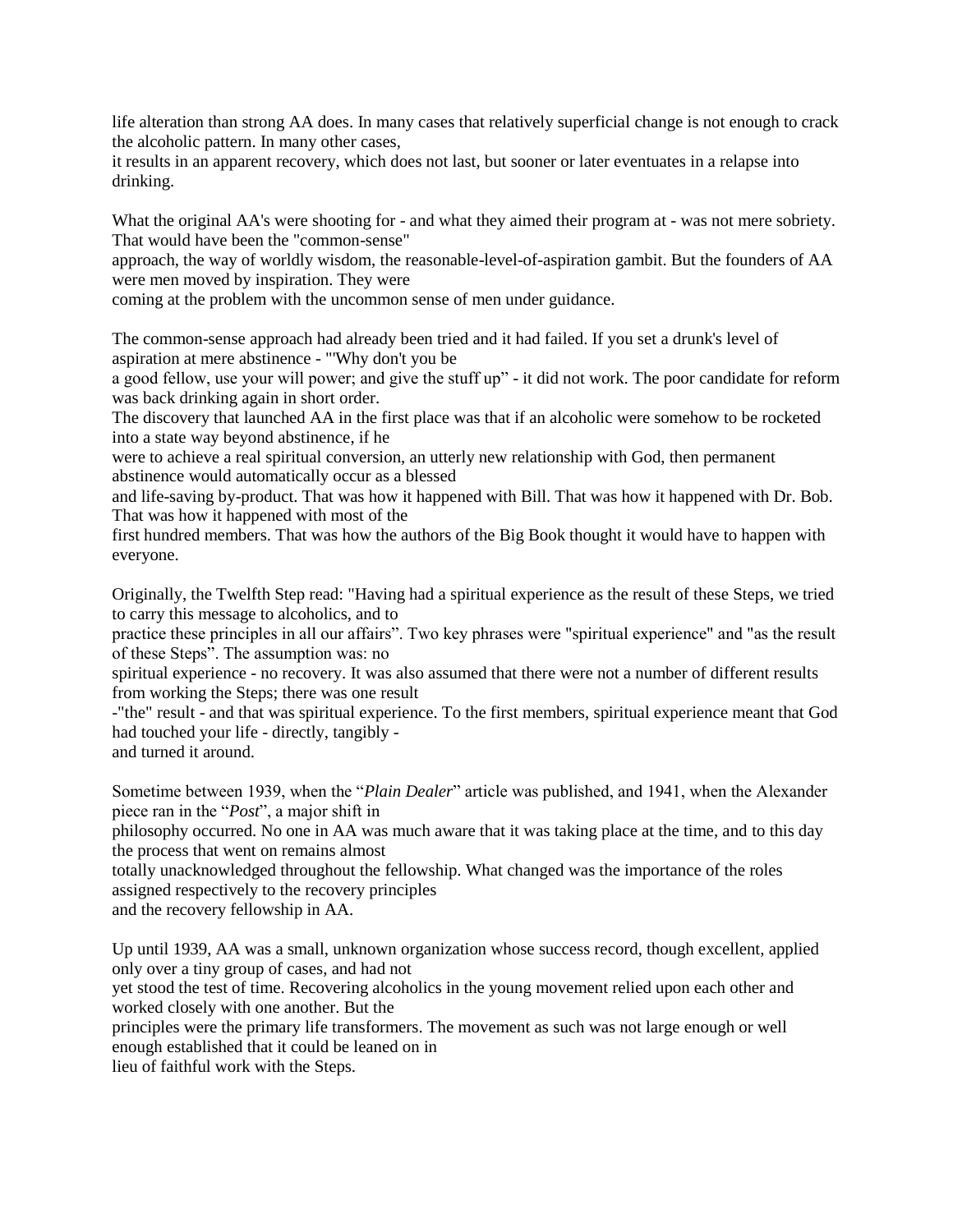After AA became big, after it gained national recognition as a success, a new relationship became possible with it, one which had not previously been an option, and which the founders had not really foreseen. It became possible for an alcoholic to come to meetings and get sober without undergoing a real spiritual conversion, simply by the process of mimesis, or imitation - by the practice of something no more spiritual than the principle of whenin-

Rome-do-as-the-Romans-do.

Here is how AA-by-mimesis worked. The newcomer was joining himself to a big, successful organization, like the Elks or the Kiwanis. One of the

customs of this particular club was that you did not drink; so if the newcomer liked the people he had met in AA and wanted to stay associated with

them, he gave up drinking. He made AA meetings and AA people the focus of his social life and his leisure-time activities and stayed sober, more off

the power of the pack than anything else.

The true nature of this quite other, and quite non-spiritual, recovery option was never clearly faced and admitted within the fellowship. Instead, an

attempt was made to broaden the meaning of the term "spiritual" to include both kinds of recovered alcoholics: the sober-by-conversion alcoholics -

those who as the result of working the Steps had had a spiritual experience and become transformed human beings, seriously involved with

regenerative life and ideas - and the sober-by-imitation alcoholics - those who had remained essentially the same type of people they had been before

coming into AA, except that they had joined a new organization, made a new set of friends, and given up drinking in conformity to their new social

setup.

There is only one term in the Twelve Steps that has been changed since the Big Book was first published in 1939.That term is "spiritual experience"

in the Twelfth Step. A member of my home AA group, who first came into the fellowship in 1941, tells it this way: "When I first came in, they were

still talking about 'spiritual experience'. A year or two later they started calling it 'spiritual awakening'." It was at this time that the official version of

the Twelfth Step was changed to read: "Having had a spiritual awakening as the result of these steps ..."The term spiritual experience, which had

been perfectly acceptable in the early years when the fellowship was small and explicitly conversionoriented, came to be viewed as too narrow and

prejudicial against the less-profound life changes resulting from mimesis-oriented AA, which were coming to be the majority recovery pattern in

Alan explanatory note was added to the Big Book, as follows:

"The terms "spiritual experience" and "spiritual awakening" are used many times in this book, which upon careful reading, shows that the personality

change sufficient to bring about recovery from alcoholism has manifested itself among us in many different forms.

"Yet it is true that our first printing gave many readers the impression that these personality changes, or religious experiences, must be in the nature

of sudden and spectacular upheavals. Happily for everyone, this conclusion is erroneous.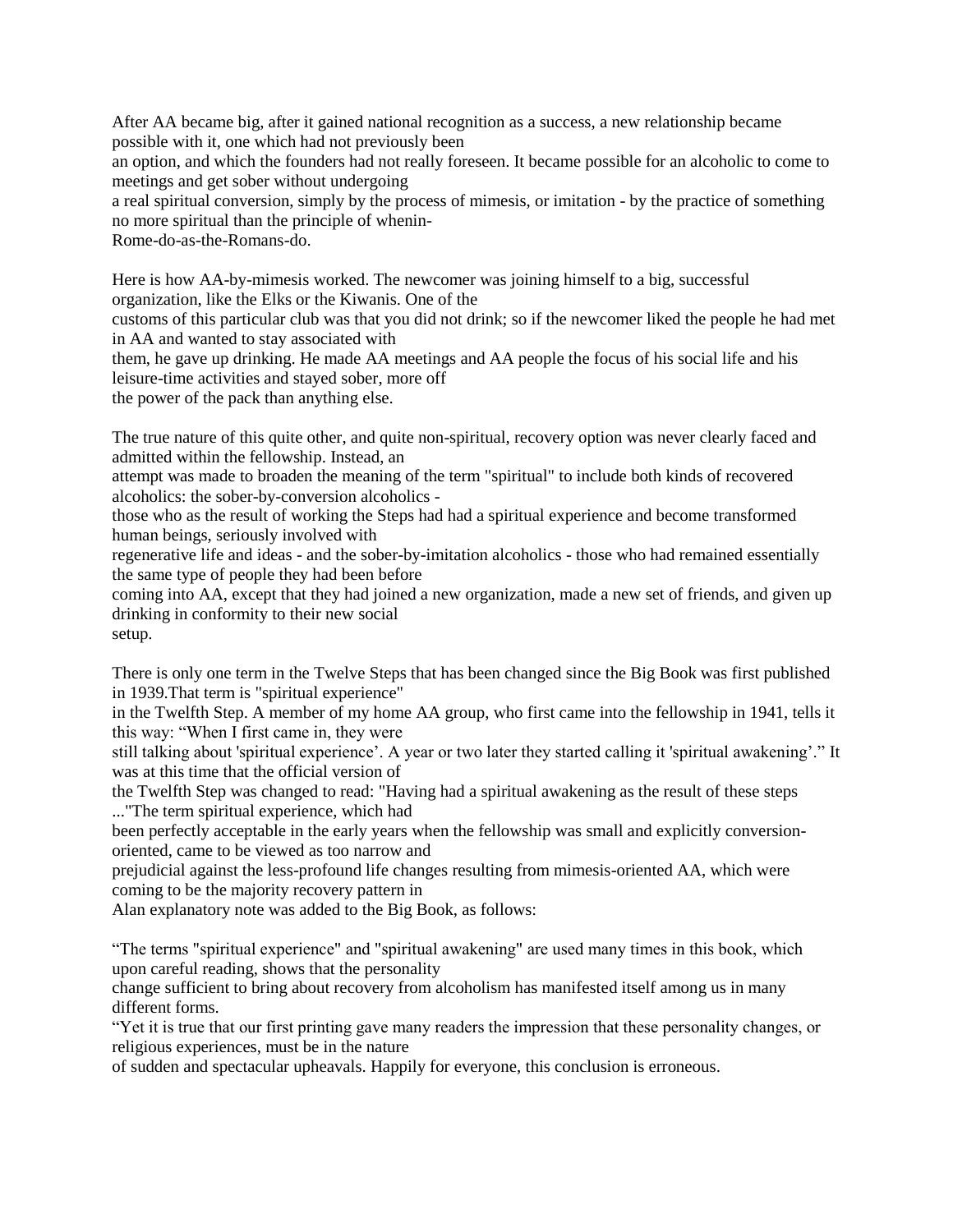"In the first few chapters a number of sudden revolutionary changes are described. Though it was not our intention to create such an impression many alcoholics have nevertheless concluded that in order to recover they must acquire an immediate and overwhelming "God-consciousness" followed at

once by a vast change in feeling and outlook.

"Among our rapidly growing membership of thousands of alcoholics such transformations, though frequent, are by no means the rule. Most of our

experiences are what the psychologist William James calls the "educational variety" because they develop slowly over a period of time. Quite often

friends of the newcomer are aware of the difference long before he is himself. He finally realizes that he has undergone a profound alteration in his

reaction to life; that such a change could hardly have been brought about by himself alone. What often takes place in a few months could seldom

have been accomplished by years of self-discipline. With few exceptions our members find that they have tapped an unsuspected inner resource,

which they presently identify with their own conception of a Power greater than themselves.

"Most of us think this awareness of a Power greater than ourselves is the essence of spiritual experience. Our more religious members call it "God

consciousness." "Most emphatically we wish to say that any alcoholic capable of honestly facing his problems in the light of our experience can recover, provided he

does not close his mind to all spiritual concepts. He can only be defeated by an attitude of intolerance or belligerent denial.

"We find that no one need have difficulty with the spirituality of the program. Willingness, honesty and open mindedness are the essentials of

recovery. But these are indispensable."

When you compare this statement to that which introduced the Twelve Steps in chapter five, the difference in tone is astonishing. Chapter five rings

with a series of booming affirmations that the goal of the program is a life given to God and the way is an uncompromisingly spiritual one. In the

later-added appendix there is virtually a full retreat from the earlier vigor and un-self-conscious joy in God-commitment. The stated purpose of this

appendix is to reassure people that the spiritual change accompanying an AA recovery need not be in the form of a sudden upheaval. The point

needed making and was well made.

But a further point was also made - not directly, but by implication - in the defensive, back-pedaling, almost apologetic treatment of the whole

subject of religious experience. That point was the following: the authors and publishers of the Big Book, unofficial spokesmen for the movement,

were responding to a change in the AA recovery pattern by lowering the spiritual level of aspiration of the society, a move they would not have dared

to make in the early days but could, and even felt they must, make now that the society had become large and gained a reputation for respectability

and reasonableness. The facts of the situation in AA which prompted the rewording of the Twelfth Step and the adding of the explanatory appendix

to the Big Book could have been summarized in this way: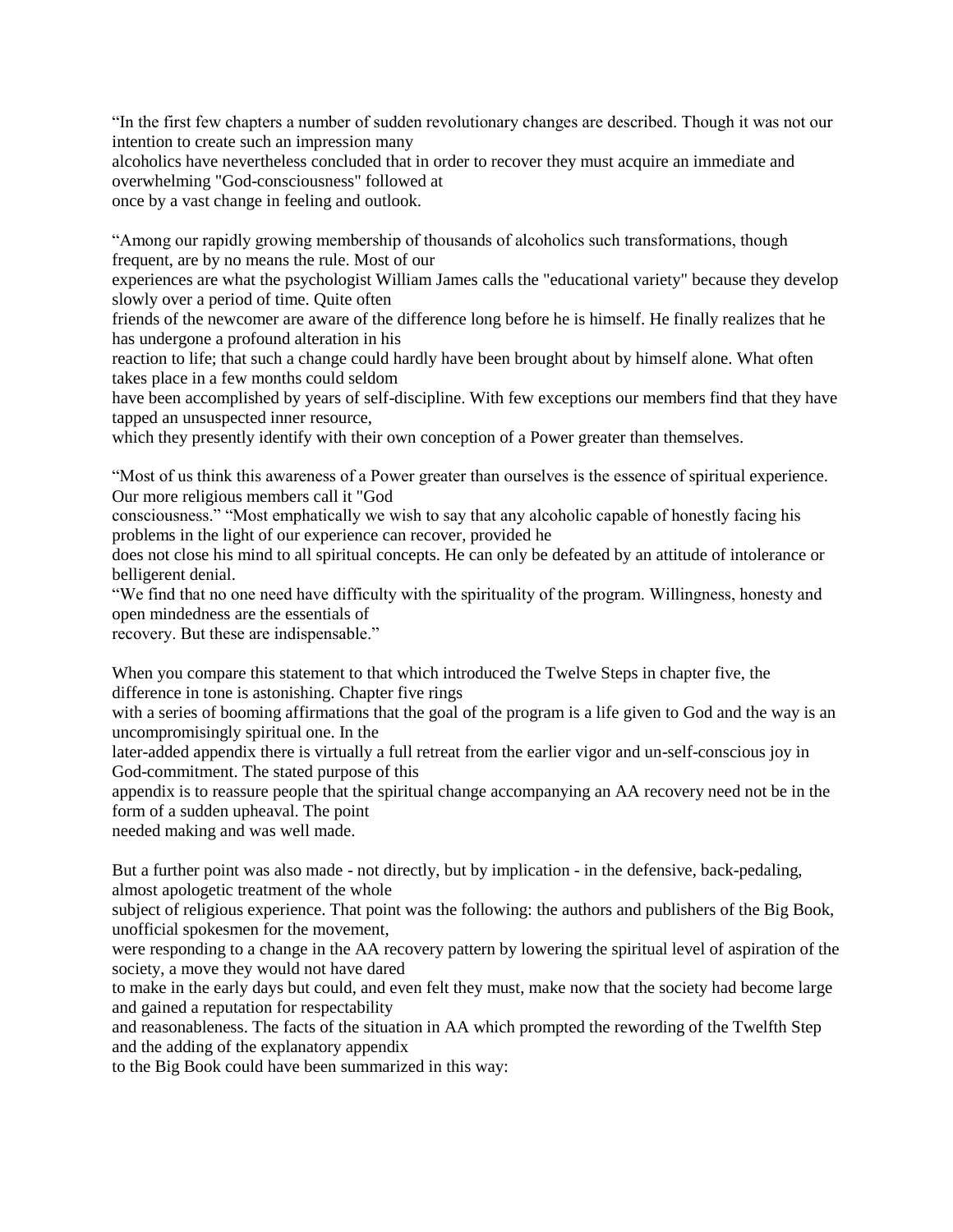"It is now possible to recover in one of two ways in Adoption one is the original, spiritual experience way which follows from working all of the

Steps. Option two is the way of partial practice of the Steps, and primary dependence on the social, fellowship-related aspects of life in Apathies

second approach generally does not produce a spiritual experience as strong, full-program AA practice does. It also violates our tradition that we

should always place principles before personalities. But in its favor, it requires less commitment and less work; it involves less in the way of life

rearrangement; and it has proven itself sufficient in many cases to produce lasting abstinence from drinking." But no such statement was ever made,

and the switch in terms from spiritual experience to spiritual awakening had the net effect of clouding in everyone's mind the real nature of the

change, which had come about.

It was not a matter of conscious deception on anyone's part. It was just a failure to see a dividing into two camps when it had occurred. This would

have been an easy mistake in any case for those living through that period in AA's history, a quite understandable failure to see a trend developing,

comparable to a mother's inability to notice growth changes in her own child. But in a movement committed almost before all else to the avoidance of

controversy, blindness to this split was all but inevitable.

The drawback to the original, rigorous, strong-cup-of-coffee approach to the AA program was that it required new members to plunge into a drastic

program of spiritual transformation, a course which has never in history had appeal with large masses of people. Had the original approach remained

the only approach, it is doubtful that AA would have reached anything like its present size of 850,000 members. (1976)

But the weak-cup-of-coffee practice had even more serious flaws built into it. The relatively superficial life change, which it produces, is sufficient to

get some alcoholics sober. It is not adequate - it is not effective - it simply doesn't work - for a very large number of others. This is particularly

evident with the "hard" cases - the alcoholics who have been badly beat up physically and mentally before they arrive at their first AA meeting; the

people whose alcoholism is complicated with drug abuse, perversion, criminal or psychotic tendencies, or a streak of psychopathology; and the

"slippers," those who have developed a pattern of hanging around AA, staying sober for periods, but relapsing repeatedly into drinking. (Generally,

the slippers are alcoholics with psychopathic tendencies who keep coming back to AA but are unwilling or unable to work with root principles,

notably rigorous honesty.) Weak AA does not touch most of these people. They cannot stay sober that way.

Yet if these hard cases find their way into an environment where strong AA, and nothing but strong AA, is being practiced, many of them are able to

achieve lasting sobriety. The East Ridge Community in upstate New York has worked with hundreds of these tough drunks over the past twelve

years. Strong AA is the standard fare at East Ridge, and they have a recovery rate of over seventy percent with these so-called AA failures. No

success turns to success for the lion's share of them when weak AA is replaced with strong AA.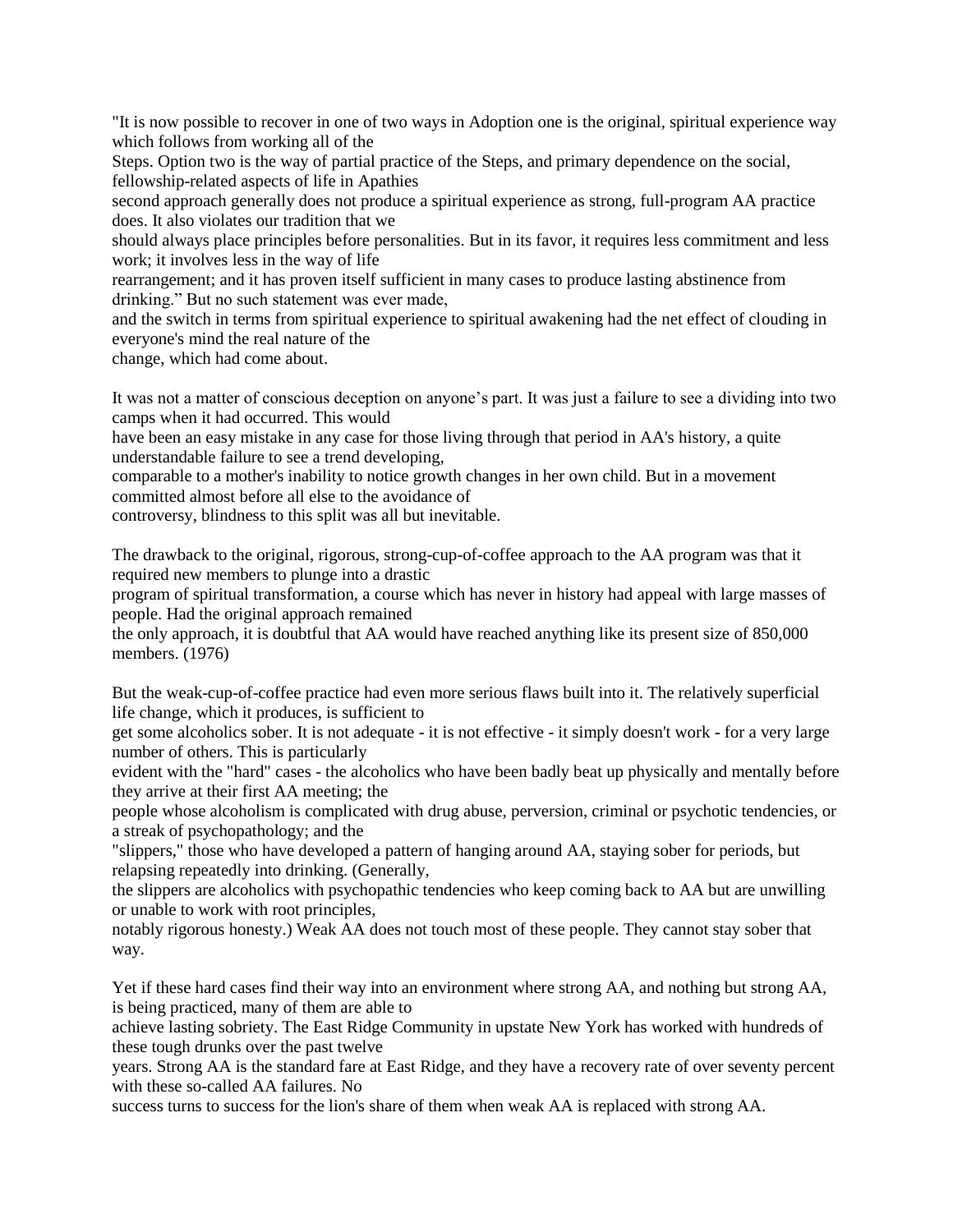There is another, more insidious, danger built into weak Again many cases the "recovery" produced by watered-down approaches to the Twelve

Steps fails to hold up over the long haul. What looked in the beginning like an easier, softer way to maintain happy sobriety yields progressively less

and less contentment, finally ending in a complete reversal of momentum and a relapse into serious personal misery. The end result may be a return

to active alcoholism; or, short of that total disaster, it may be a sinking out into a life of discontented abstinence, marred by some combination of

tension, resentment, depression, compulsive sick sex, and an overall sense of meaninglessness. Either way, it is a final failure to reap the benefits of

the AA program; it is, in the last analysis, a failure to recover.

Two disturbing tendencies are noticeable in contemporary AA. One is toward a lower recovery rate overall. For the first twenty years, the standard

AA recovery estimate was seventy-five percent. An experience was that fifty percent of the alcoholics who came to AA got sober right away and

stayed sober. Another twenty-five percent had trouble for a while but eventually got sober for good, and the remaining twenty-five percent never

made a recovery. Then there was a period of some years when AA headquarters stopped making the seventy-five percent recovery claim in their

official literature. In 1968,AA's General Service Organization published a survey indicating an overall recovery rate of about sixty-seven percent.

The net of all this seems to be that as AA has gotten bigger and older, its effectiveness has dropped from about three in four to about two in three.

(Note: two in three was in 1976 - our data shows numbers much LESS in 1997 - 1 in 15)

The second unhealthy trend movement-wise is not backed by figures, but it is clear enough to any careful observer of the AA scene. As the

fellowship grows older in time, its class of old-timers, alcoholics sober ten years and longer, grows. And the question of the staying power of an AA

recovery looms even larger. It is an unhappy fact that growing numbers of these old-timers find the joy going out of their sobriety, that many of them

search around frantically for ways to recapture the old zest for booze-free living, often ending up in such blind alleys as lunatic religions, dangerous

pop psychological fads, or chemical alternatives like acid, pot, tranquilizers, and mood elevators. And far too many end up either back drinking or,

what is almost as sad, sunk in despondency, hostility, bizarre acting-out patterns of one sort or another, or just plain, devastating boredom.

All of this is unnecessary. The gradually shrinking recovery rate and the old-timer blues do not require a complex or an innovative solution. The

answer lies in a return to original, strong Bathe men who wrote the Big Book were, as it turns out, right after all. There is no easier, softer way. The

extra work and commitment required by the full program approach pay enormous dividends. They make sobriety fun because they do not make

sobriety an end in itself. Mere non-drinking is a very negative kind of life goal. Even the power of a world-scale society of non-drinkers can be in and

of itself only a temporary and limited deterrent for most alcoholics.